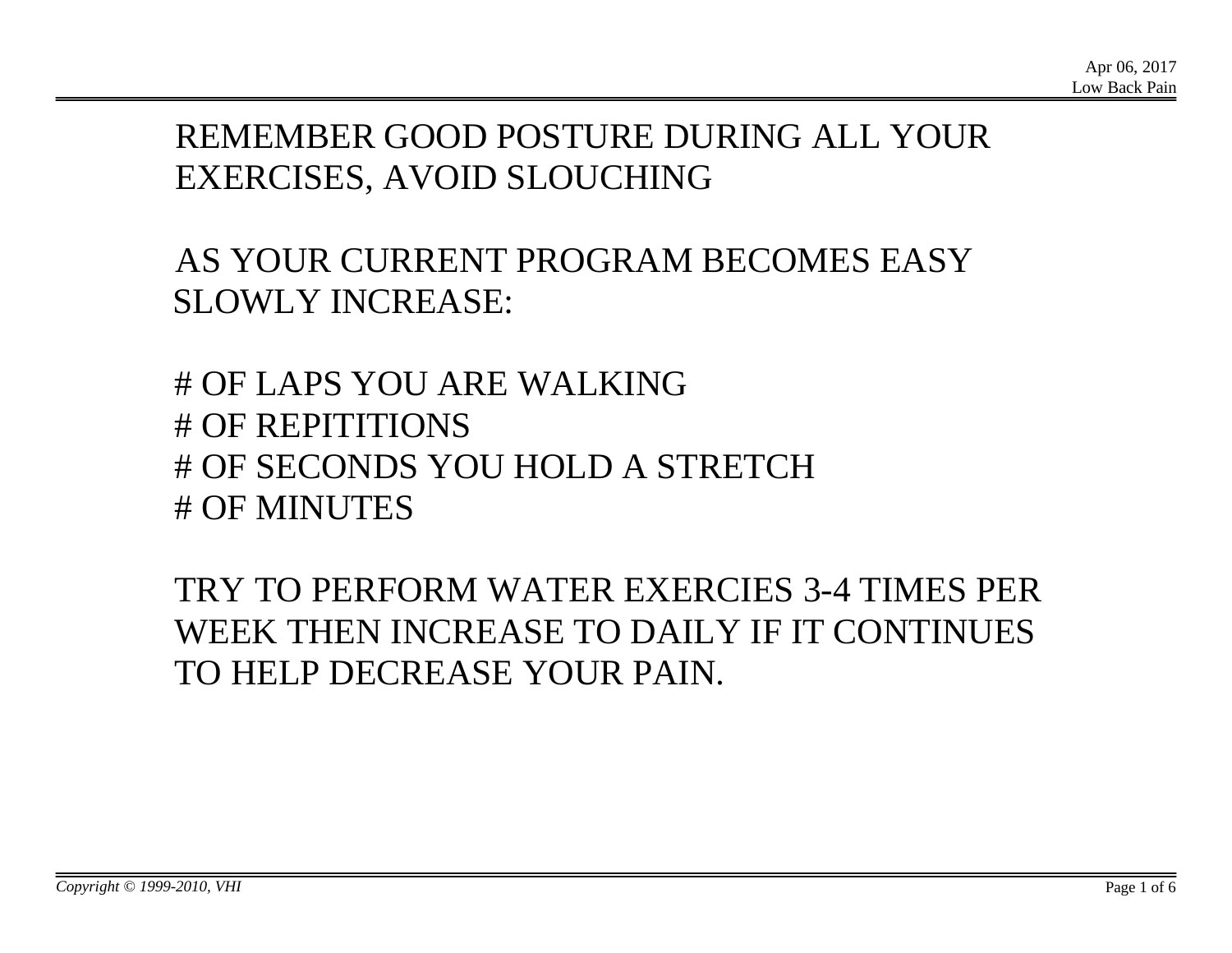



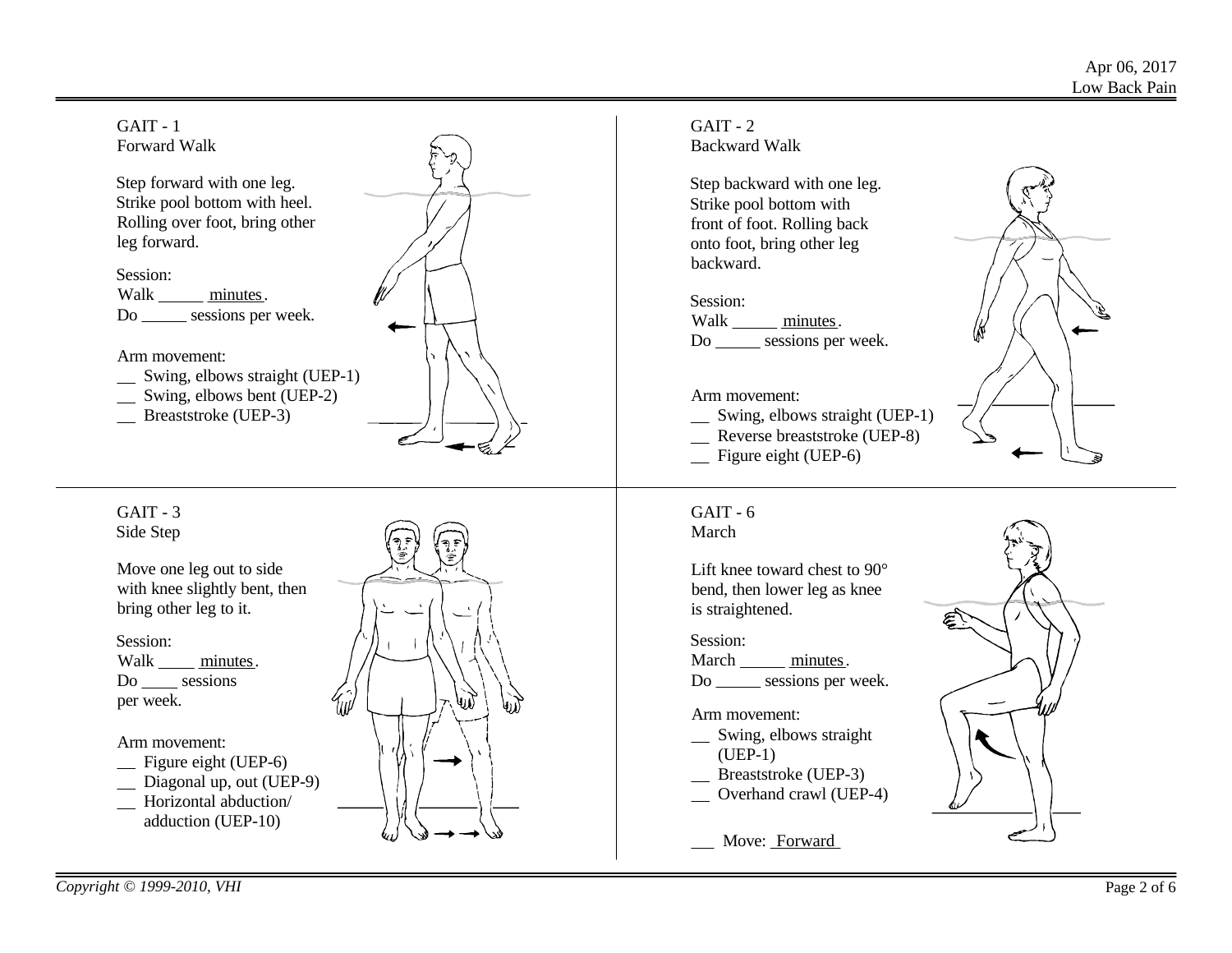### BACK - 18 Knee-to-Chest Stretch: Unilateral STAND WITH BACK AGAINST WALL



With hand behind right knee, pull knee in to chest until a comfortable stretch is felt in lower back and buttocks. Keep back relaxed. Hold 20 seconds.

Repeat  $2$  times per set. Do sets per session. Do \_\_\_\_\_\_\_ sessions per day.

Trunk - 12 Side Bend

Stand with feet shoulder width apart, arms at sides. Bend to one side, reaching down toward knee with hand. Return to standing, bend to other side.

Repeat sequence  $\overline{\phantom{0}}$  5 times per session. Do \_\_\_\_\_\_ sessions per week.

Variation:

- Hands on hips
- **Arms** at shoulder level
- Arms over head



## HIP / KNEE - 38 Stretching: Hamstring STAND WITH BACK AGAINST WALL



Supporting right thigh behind knee, slowly straighten knee until stretch is felt in back of thigh. Hold 20 seconds.

Repeat  $2$  times per set. Do sets per session. Do sessions per day.

Trunk - 13 Trunk Rotation

Stand with feet shoulder width apart, hands together, knees slightly bent. Rotate shoulders and upper trunk to one side, pelvis held in neutral and facing forward. Return to center and rotate to other side.

Repeat sequence  $\overline{\phantom{0}}$  5 times per session. Do \_\_\_\_\_\_ sessions per week.

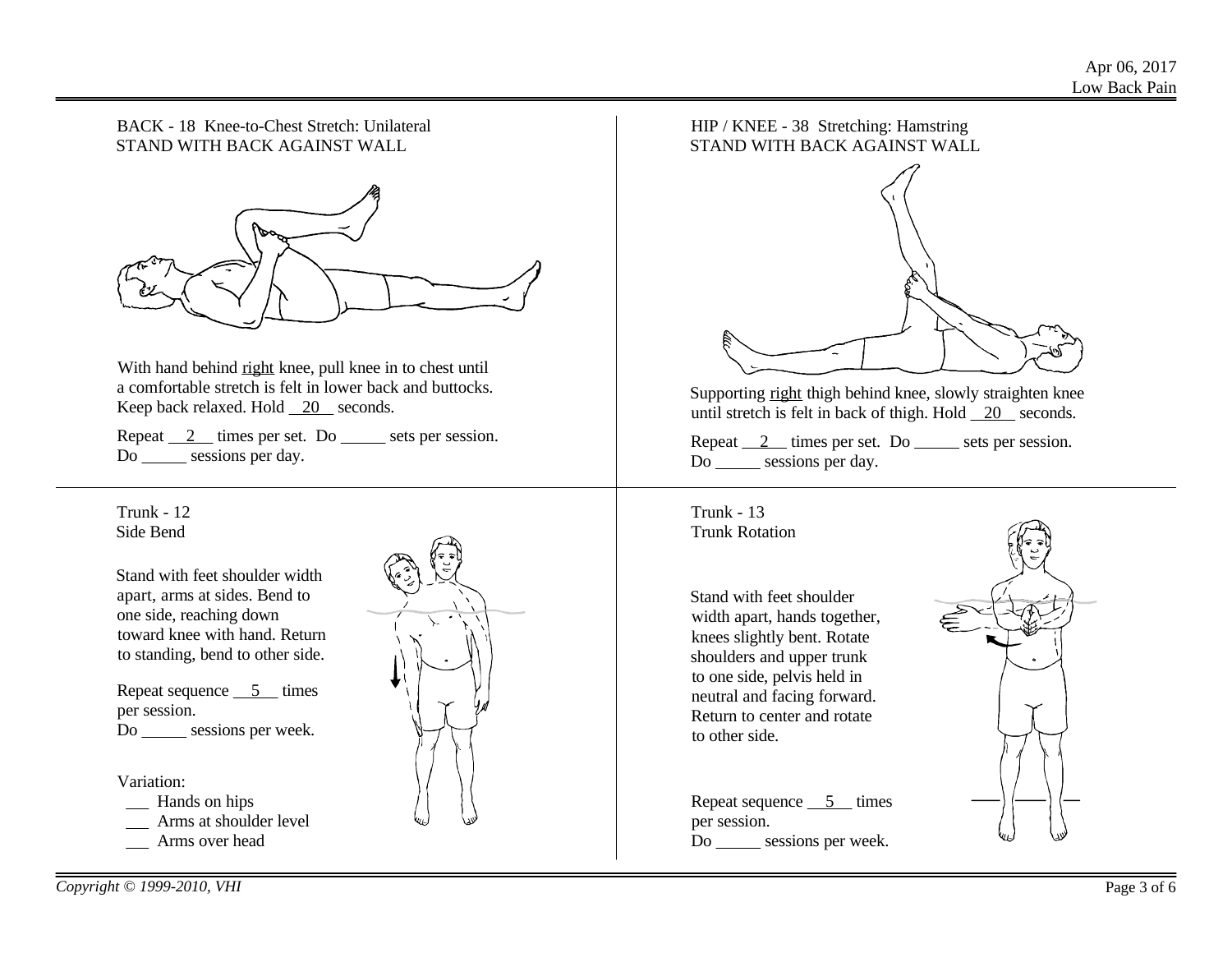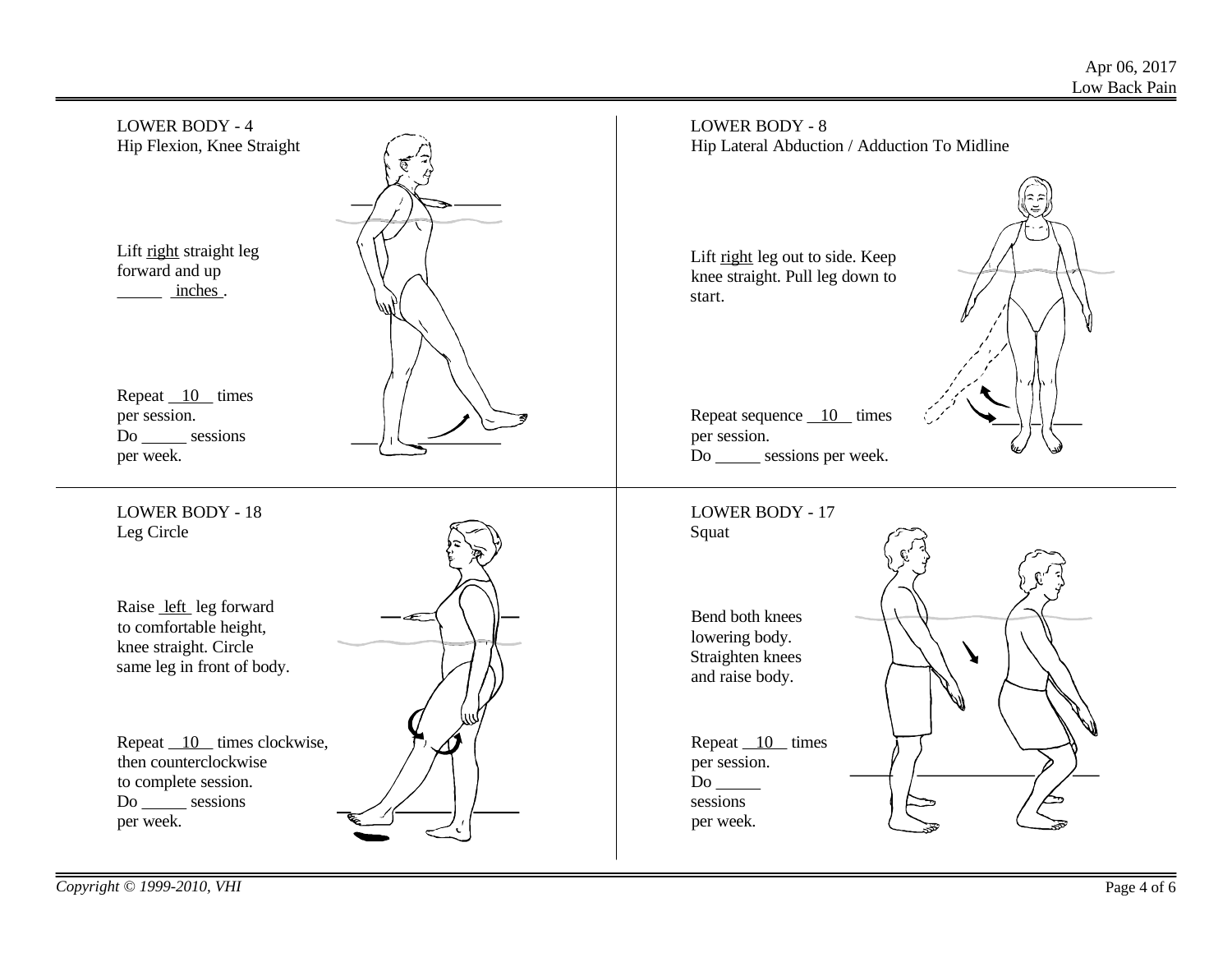